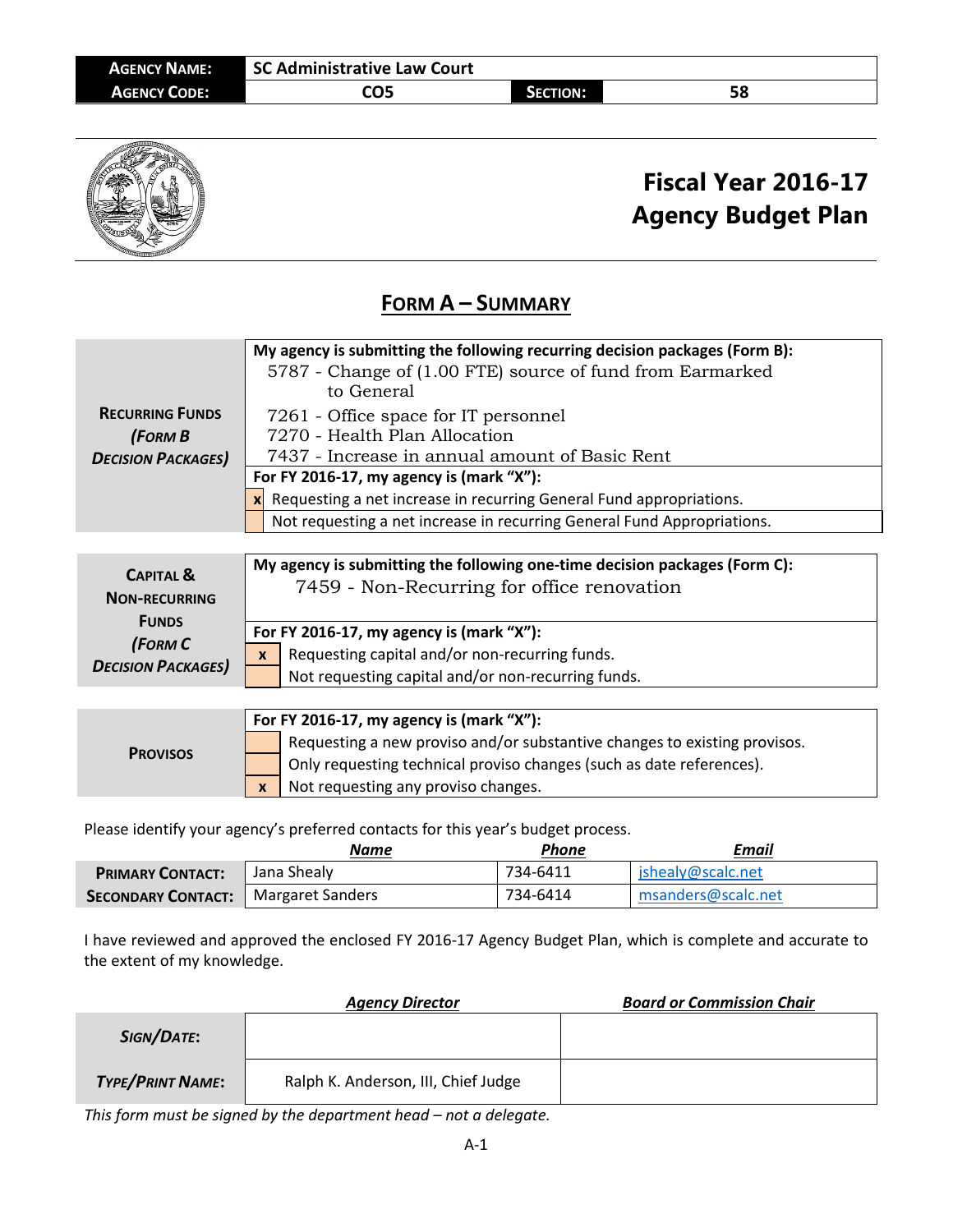| <b>AGENCY NAME:</b> | <b>SC Administrative Law Court</b> |                 |    |
|---------------------|------------------------------------|-----------------|----|
| <b>AGENCY CODE:</b> | CO5                                | <b>SECTION:</b> | ЭС |

| Provide the decision package number issued by the PBF system ("Governor's Request").<br><b>Source of Fund Change for FTE</b><br><b>TITLE</b><br>Provide a brief, descriptive title for this request.<br><b>NA</b><br><b>AMOUNT</b><br>correspond to the decision package's total in PBF across all funding sources.<br><b>NA</b><br><b>ENABLING AUTHORITY</b><br>that authority?<br>Mark "X" for all that apply:<br>(Base Adjustment) Allocation of statewide employee benefits.<br>(Base Adjustment) Realignment within existing programs and lines.<br>(Base Adjustment) Restructuring of agency programs - requires pre-approval.<br>Change in cost of providing current services to existing program audience.<br><b>FACTORS ASSOCIATED</b><br>Change in case load / enrollment under existing program guidelines.<br>X<br>WITH THE REQUEST<br>Non-mandated change in eligibility / enrollment for existing program.<br>Non-mandated program change in service levels or areas.<br>Proposed establishment of a new program or initiative.<br>Loss of federal or other external financial support for existing program.<br>Exhaustion of fund balances previously used to support program.<br><b>NA</b><br><b>RECIPIENTS OF FUNDS</b> | <b>DECISION PACKAGE</b> | 5787                                                                                                                                                                                 |  |  |
|------------------------------------------------------------------------------------------------------------------------------------------------------------------------------------------------------------------------------------------------------------------------------------------------------------------------------------------------------------------------------------------------------------------------------------------------------------------------------------------------------------------------------------------------------------------------------------------------------------------------------------------------------------------------------------------------------------------------------------------------------------------------------------------------------------------------------------------------------------------------------------------------------------------------------------------------------------------------------------------------------------------------------------------------------------------------------------------------------------------------------------------------------------------------------------------------------------------------------------------|-------------------------|--------------------------------------------------------------------------------------------------------------------------------------------------------------------------------------|--|--|
|                                                                                                                                                                                                                                                                                                                                                                                                                                                                                                                                                                                                                                                                                                                                                                                                                                                                                                                                                                                                                                                                                                                                                                                                                                          |                         |                                                                                                                                                                                      |  |  |
|                                                                                                                                                                                                                                                                                                                                                                                                                                                                                                                                                                                                                                                                                                                                                                                                                                                                                                                                                                                                                                                                                                                                                                                                                                          |                         |                                                                                                                                                                                      |  |  |
|                                                                                                                                                                                                                                                                                                                                                                                                                                                                                                                                                                                                                                                                                                                                                                                                                                                                                                                                                                                                                                                                                                                                                                                                                                          |                         |                                                                                                                                                                                      |  |  |
|                                                                                                                                                                                                                                                                                                                                                                                                                                                                                                                                                                                                                                                                                                                                                                                                                                                                                                                                                                                                                                                                                                                                                                                                                                          |                         |                                                                                                                                                                                      |  |  |
|                                                                                                                                                                                                                                                                                                                                                                                                                                                                                                                                                                                                                                                                                                                                                                                                                                                                                                                                                                                                                                                                                                                                                                                                                                          |                         | What is the net change in requested appropriations for FY 2015-16? This amount should                                                                                                |  |  |
|                                                                                                                                                                                                                                                                                                                                                                                                                                                                                                                                                                                                                                                                                                                                                                                                                                                                                                                                                                                                                                                                                                                                                                                                                                          |                         |                                                                                                                                                                                      |  |  |
|                                                                                                                                                                                                                                                                                                                                                                                                                                                                                                                                                                                                                                                                                                                                                                                                                                                                                                                                                                                                                                                                                                                                                                                                                                          |                         | What state or federal statutory, regulatory, and/or administrative authority established<br>this program? Is this decision package prompted by the establishment of or a revision to |  |  |
|                                                                                                                                                                                                                                                                                                                                                                                                                                                                                                                                                                                                                                                                                                                                                                                                                                                                                                                                                                                                                                                                                                                                                                                                                                          |                         |                                                                                                                                                                                      |  |  |
|                                                                                                                                                                                                                                                                                                                                                                                                                                                                                                                                                                                                                                                                                                                                                                                                                                                                                                                                                                                                                                                                                                                                                                                                                                          |                         |                                                                                                                                                                                      |  |  |
|                                                                                                                                                                                                                                                                                                                                                                                                                                                                                                                                                                                                                                                                                                                                                                                                                                                                                                                                                                                                                                                                                                                                                                                                                                          |                         | What individuals or entities would receive these funds (contractors, vendors, grantees,                                                                                              |  |  |

*individual beneficiaries, etc.)? How would these funds be allocated – using an existing formula, through a competitive process, based upon predetermined eligibility criteria?*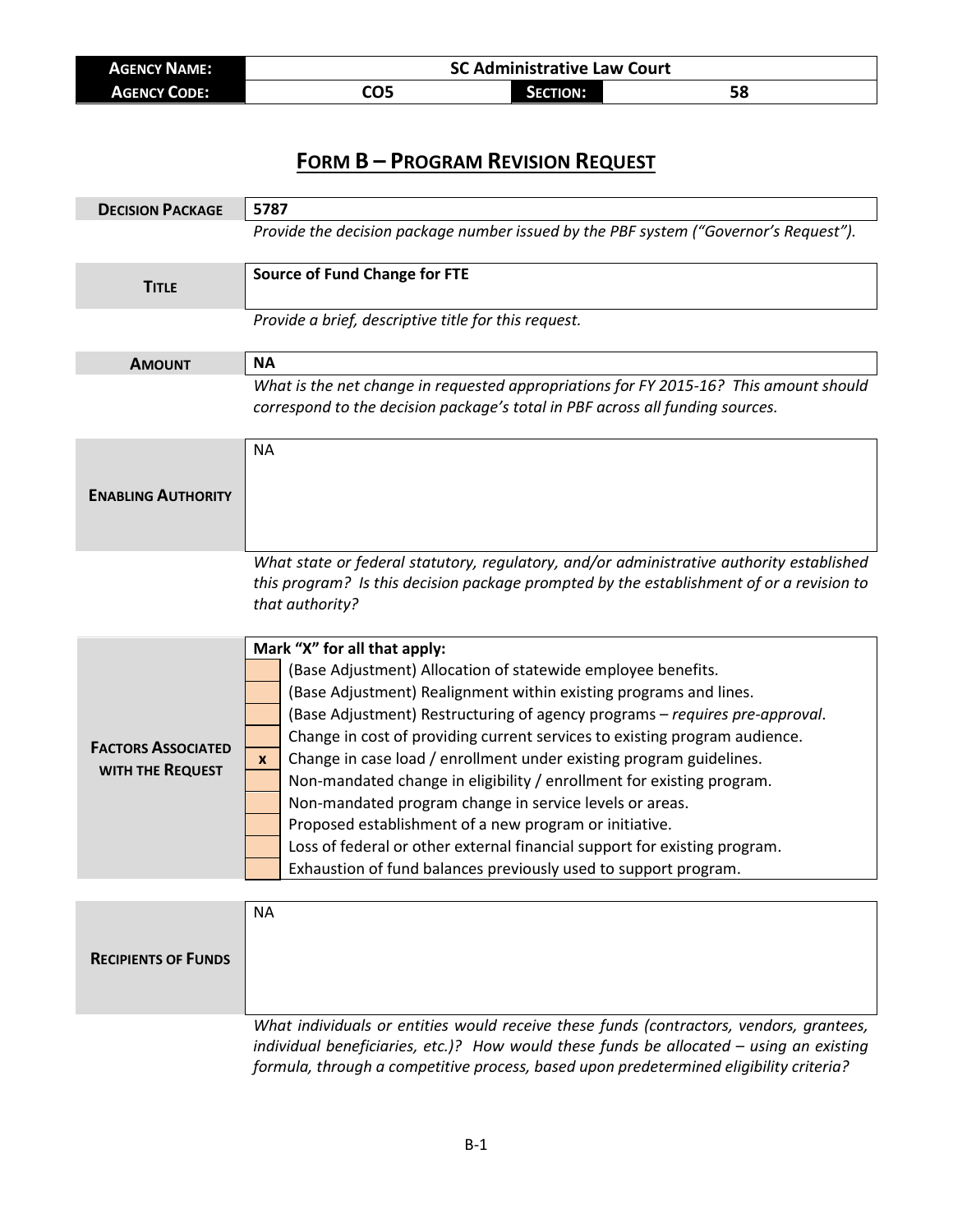| <b>AGENCY NAME:</b> | <b>SC Administrative Law Court</b> |                 |    |  |
|---------------------|------------------------------------|-----------------|----|--|
| AGENCY CODE:        | CO5                                | <b>SECTION:</b> | 58 |  |

| <b>RELATED REQUEST(S)</b>              |          | Related to Decision Package 4692 from FY 2015-16 Request                                                                                                                                                                                                                            |
|----------------------------------------|----------|-------------------------------------------------------------------------------------------------------------------------------------------------------------------------------------------------------------------------------------------------------------------------------------|
|                                        |          | Is this decision package associated with other decision packages requested by your<br>agency or other agencies this year? Is it associated with a specific capital or non-<br>recurring request?                                                                                    |
|                                        |          | <b>NA</b>                                                                                                                                                                                                                                                                           |
| <b>MATCHING FUNDS</b>                  |          |                                                                                                                                                                                                                                                                                     |
|                                        |          | Would these funds be matched by federal, institutional, philanthropic, or other<br>resources? If so, identify the source, amount, and terms of the match requirement.                                                                                                               |
| <b>FUNDING</b><br><b>ALTERNATIVES</b>  |          | <b>NA</b>                                                                                                                                                                                                                                                                           |
|                                        |          | What other possible funding sources were considered? Could this request be met in<br>whole or in part with the use of other resources, including fund balances? If so, please<br>comment on the sustainability of such an approach.                                                 |
|                                        |          | We requested funding in the FY 2015-2016 Budget Plan for an IT position to implement<br>and manage the statewide technology plan. We received the funding but not the FTE.<br>We are therefore requesting that one FTE be transferred from Earmark to General for<br>this position. |
| <b>SUMMARY</b>                         |          |                                                                                                                                                                                                                                                                                     |
| Information<br>Technology<br>/Security | Y/N<br>N |                                                                                                                                                                                                                                                                                     |
| Consulted<br>DTO during<br>development | Y/N<br>N |                                                                                                                                                                                                                                                                                     |

*Provide a summary of the rationale for the decision package. Why has it been requested? How specifically would the requested funds be used? If the request is related to information security or information technology, explain its relationship to the agency's security or technology plan.*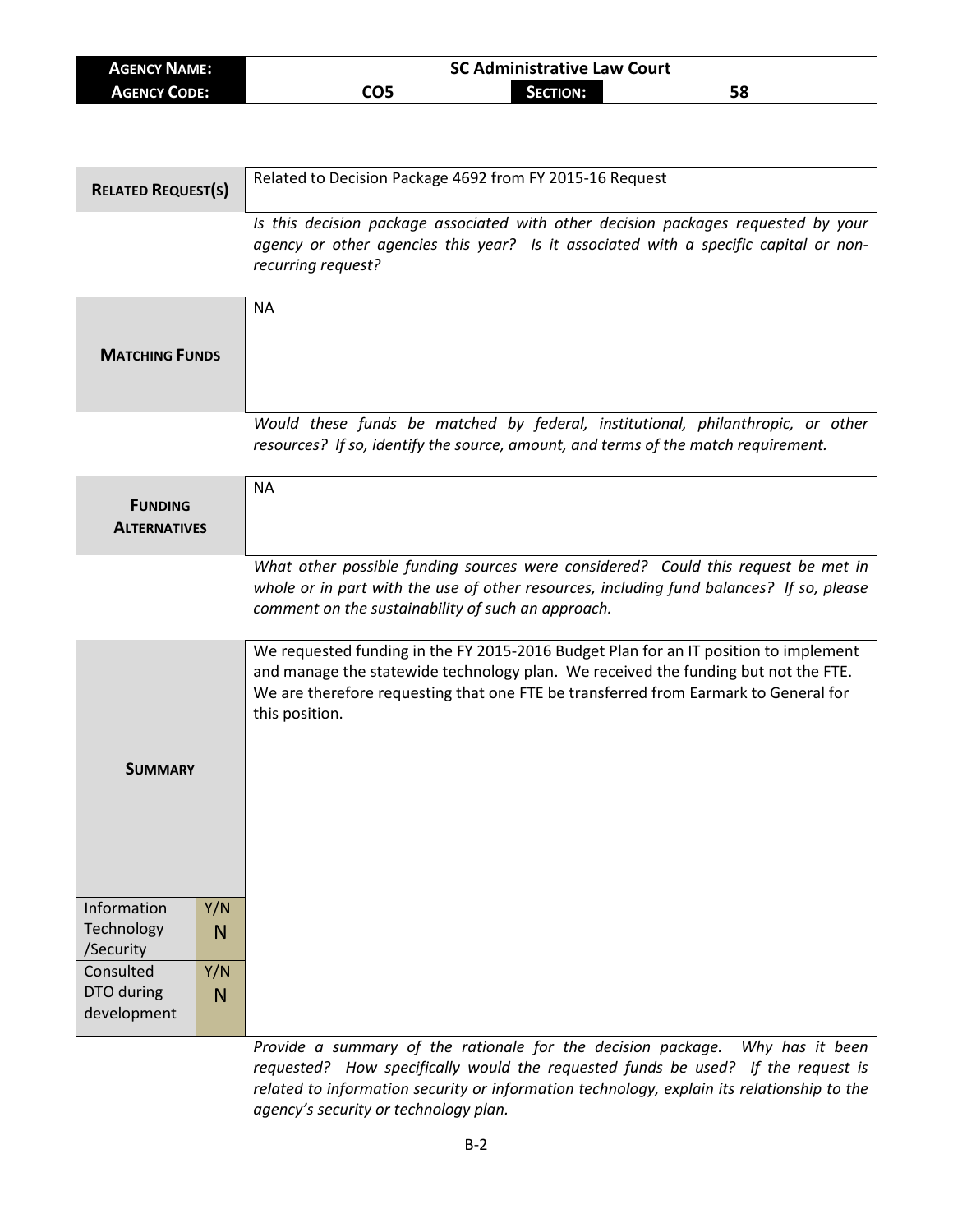| <b>AGENCY NAME:</b> | <b>SC Administrative Law Court</b> |                 |    |  |
|---------------------|------------------------------------|-----------------|----|--|
| <b>AGENCY CODE:</b> | CO5                                | <b>SECTION:</b> | 58 |  |

| <b>METHOD OF</b><br><b>CALCULATION</b> | <b>NA</b>                                                                                                                                                                                                                                                                                                 |
|----------------------------------------|-----------------------------------------------------------------------------------------------------------------------------------------------------------------------------------------------------------------------------------------------------------------------------------------------------------|
|                                        | How was the amount of the request calculated? What factors could cause deviations<br>between the request and the amount that could ultimately be required in order to<br>perform the underlying work?                                                                                                     |
| <b>FUTURE IMPACT</b>                   | <b>NA</b>                                                                                                                                                                                                                                                                                                 |
|                                        | Will the state incur any maintenance-of-effort or other obligations by adopting this<br>decision package? What impact will there be on future capital and/or operating<br>budgets if this request is or is not honored? Has a source of any such funds been<br>identified and/or obtained by your agency? |
| <b>PRIORITIZATION</b>                  | <b>NA</b>                                                                                                                                                                                                                                                                                                 |

*If no or insufficient new funds are available in order to meet this need, how would the agency prefer to proceed? By using fund balances, generating new revenue, cutting other programs, or deferring action on this request in FY 2015-16?*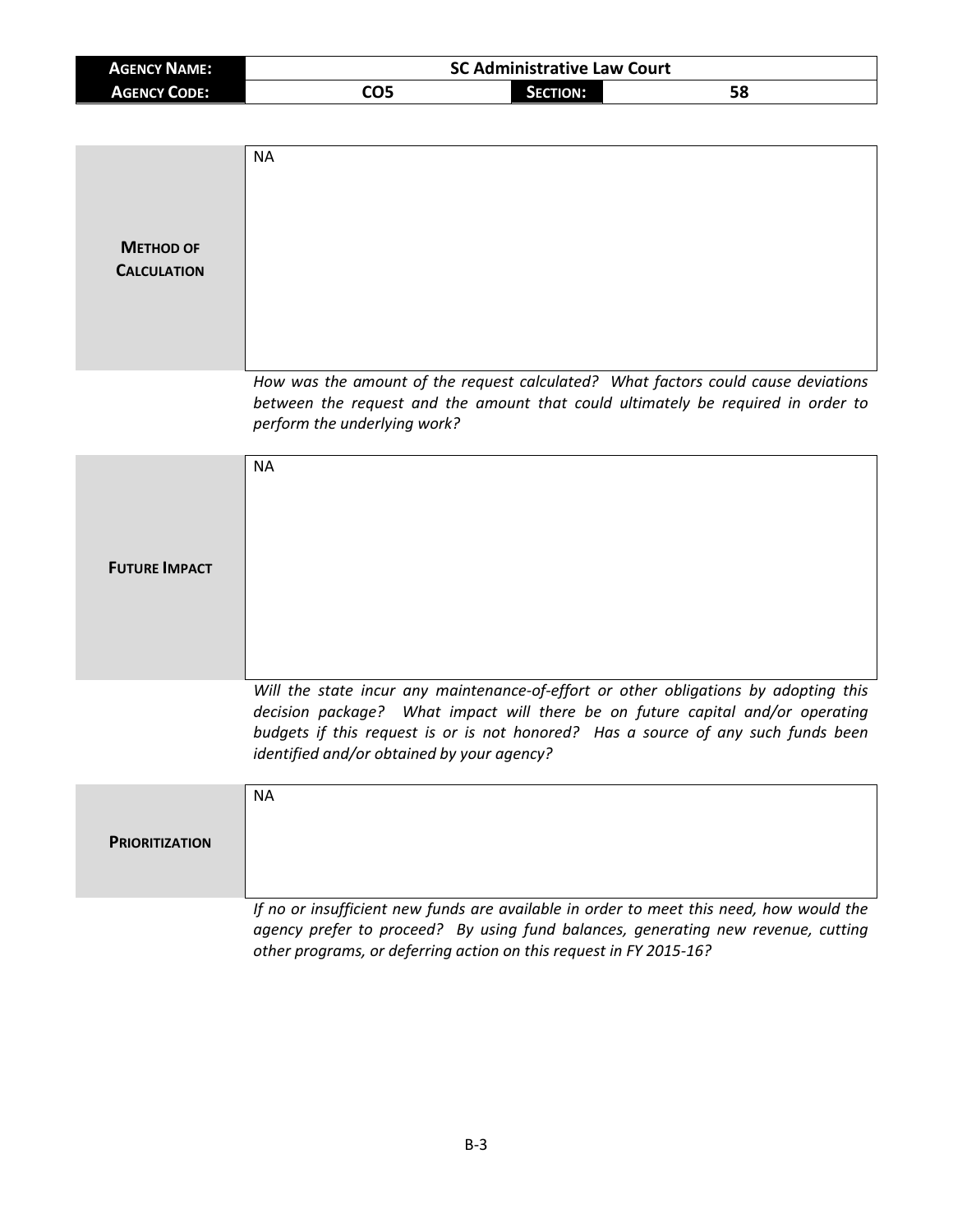| <b>AGENCY NAME:</b> | <b>SC Administrative Law Court</b> |          |    |
|---------------------|------------------------------------|----------|----|
| <b>AGENCY CODE:</b> | חר.                                | SECTION: | JO |

| <b>INTENDED IMPACT</b>              | <b>NA</b>                                                                                                                        |
|-------------------------------------|----------------------------------------------------------------------------------------------------------------------------------|
|                                     | What impact is this decision package intended to have on service delivery and program<br>outcomes, and over what period of time? |
| <b>PROGRAM</b><br><b>EVALUATION</b> | <b>NA</b>                                                                                                                        |

*How would the use of these funds be evaluated? What specific outcome or performance measures would be used to assess the effectiveness of this program?*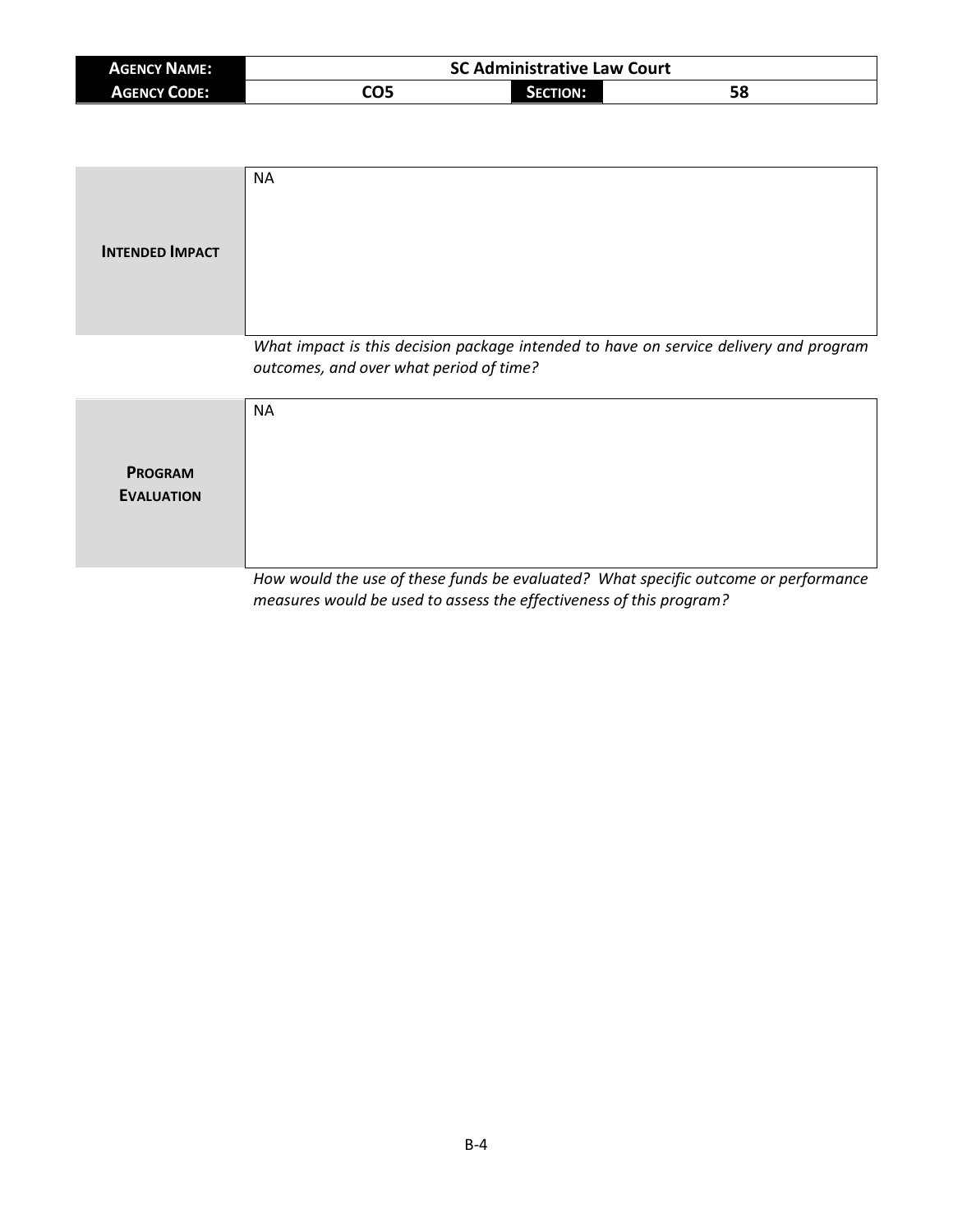| <b>AGENCY NAME:</b> | <b>SC Administrative Law Court</b> |                 |    |
|---------------------|------------------------------------|-----------------|----|
| <b>AGENCY CODE:</b> | CO5                                | <b>SECTION:</b> | ЭС |

| <b>DECISION PACKAGE</b>                       | 7261                                                                                                                                                                                                                                                                                                                                                                                                                                                                                                                                                                                                                                                                                                                                                     |  |  |  |
|-----------------------------------------------|----------------------------------------------------------------------------------------------------------------------------------------------------------------------------------------------------------------------------------------------------------------------------------------------------------------------------------------------------------------------------------------------------------------------------------------------------------------------------------------------------------------------------------------------------------------------------------------------------------------------------------------------------------------------------------------------------------------------------------------------------------|--|--|--|
|                                               | Provide the decision package number issued by the PBF system ("Governor's Request").                                                                                                                                                                                                                                                                                                                                                                                                                                                                                                                                                                                                                                                                     |  |  |  |
| <b>TITLE</b>                                  | <b>Office Space</b>                                                                                                                                                                                                                                                                                                                                                                                                                                                                                                                                                                                                                                                                                                                                      |  |  |  |
|                                               | Provide a brief, descriptive title for this request.                                                                                                                                                                                                                                                                                                                                                                                                                                                                                                                                                                                                                                                                                                     |  |  |  |
| <b>AMOUNT</b>                                 | \$3,750                                                                                                                                                                                                                                                                                                                                                                                                                                                                                                                                                                                                                                                                                                                                                  |  |  |  |
|                                               | What is the net change in requested appropriations for FY 2015-16? This amount should<br>correspond to the decision package's total in PBF across all funding sources.                                                                                                                                                                                                                                                                                                                                                                                                                                                                                                                                                                                   |  |  |  |
| <b>ENABLING AUTHORITY</b>                     | <b>NA</b>                                                                                                                                                                                                                                                                                                                                                                                                                                                                                                                                                                                                                                                                                                                                                |  |  |  |
|                                               | What state or federal statutory, regulatory, and/or administrative authority established<br>this program? Is this decision package prompted by the establishment of or a revision to<br>that authority?                                                                                                                                                                                                                                                                                                                                                                                                                                                                                                                                                  |  |  |  |
| <b>FACTORS ASSOCIATED</b><br>WITH THE REQUEST | Mark "X" for all that apply:<br>(Base Adjustment) Allocation of statewide employee benefits.<br>(Base Adjustment) Realignment within existing programs and lines.<br>(Base Adjustment) Restructuring of agency programs - requires pre-approval.<br>Change in cost of providing current services to existing program audience.<br>X<br>Change in case load / enrollment under existing program guidelines.<br>Non-mandated change in eligibility / enrollment for existing program.<br>Non-mandated program change in service levels or areas.<br>Proposed establishment of a new program or initiative.<br>Loss of federal or other external financial support for existing program.<br>Exhaustion of fund balances previously used to support program. |  |  |  |
|                                               |                                                                                                                                                                                                                                                                                                                                                                                                                                                                                                                                                                                                                                                                                                                                                          |  |  |  |
| <b>RECIPIENTS OF FUNDS</b>                    | The Department of Administration for rent                                                                                                                                                                                                                                                                                                                                                                                                                                                                                                                                                                                                                                                                                                                |  |  |  |
|                                               | What individuals or entities would receive these funds (contractors, vendors, grantees,                                                                                                                                                                                                                                                                                                                                                                                                                                                                                                                                                                                                                                                                  |  |  |  |

*individual beneficiaries, etc.)? How would these funds be allocated – using an existing formula, through a competitive process, based upon predetermined eligibility criteria?*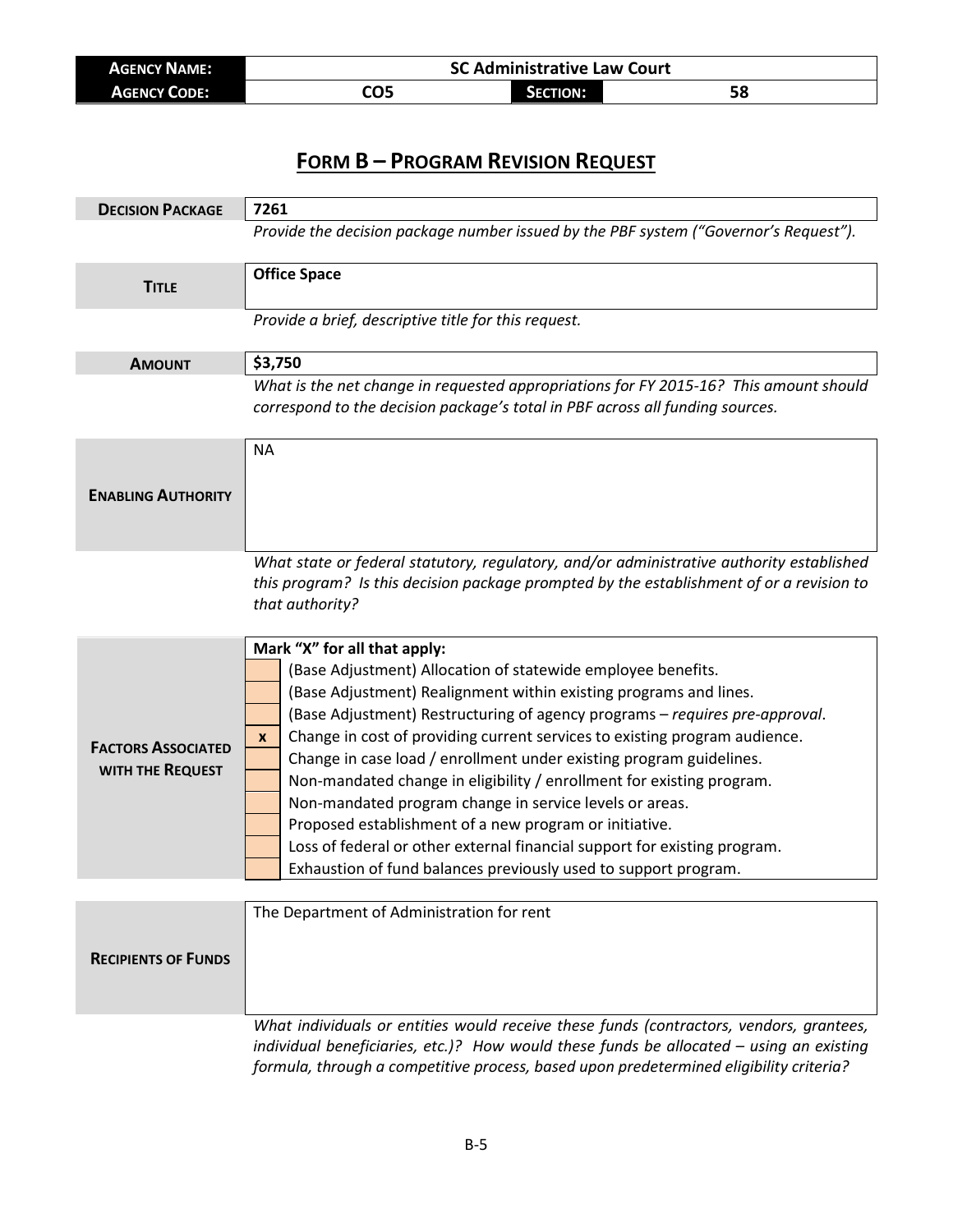| <b>AGENCY NAME:</b> | <b>SC Administrative Law Court</b> |                 |    |  |
|---------------------|------------------------------------|-----------------|----|--|
| AGENCY CODE:        | CO5                                | <b>SECTION:</b> | 58 |  |

| <b>RELATED REQUEST(S)</b>                                                        |                      | Related to Decision Package 4692 from FY 2015-16 Request                                                                                                                                                                            |
|----------------------------------------------------------------------------------|----------------------|-------------------------------------------------------------------------------------------------------------------------------------------------------------------------------------------------------------------------------------|
|                                                                                  |                      | Is this decision package associated with other decision packages requested by your<br>agency or other agencies this year? Is it associated with a specific capital or non-<br>recurring request?                                    |
| <b>MATCHING FUNDS</b>                                                            |                      | <b>NA</b>                                                                                                                                                                                                                           |
|                                                                                  |                      |                                                                                                                                                                                                                                     |
|                                                                                  |                      | Would these funds be matched by federal, institutional, philanthropic, or other<br>resources? If so, identify the source, amount, and terms of the match requirement.                                                               |
| <b>FUNDING</b><br><b>ALTERNATIVES</b>                                            |                      | <b>NA</b>                                                                                                                                                                                                                           |
|                                                                                  |                      | What other possible funding sources were considered? Could this request be met in<br>whole or in part with the use of other resources, including fund balances? If so, please<br>comment on the sustainability of such an approach. |
| <b>SUMMARY</b>                                                                   |                      | Need additional office space for IT position received in the 2015-16 Appropriations Act                                                                                                                                             |
| Information<br>Technology<br>/Security<br>Consulted<br>DTO during<br>development | Y/N<br>N<br>Y/N<br>N |                                                                                                                                                                                                                                     |
|                                                                                  |                      |                                                                                                                                                                                                                                     |

*Provide a summary of the rationale for the decision package. Why has it been requested? How specifically would the requested funds be used? If the request is related to information security or information technology, explain its relationship to the agency's security or technology plan.*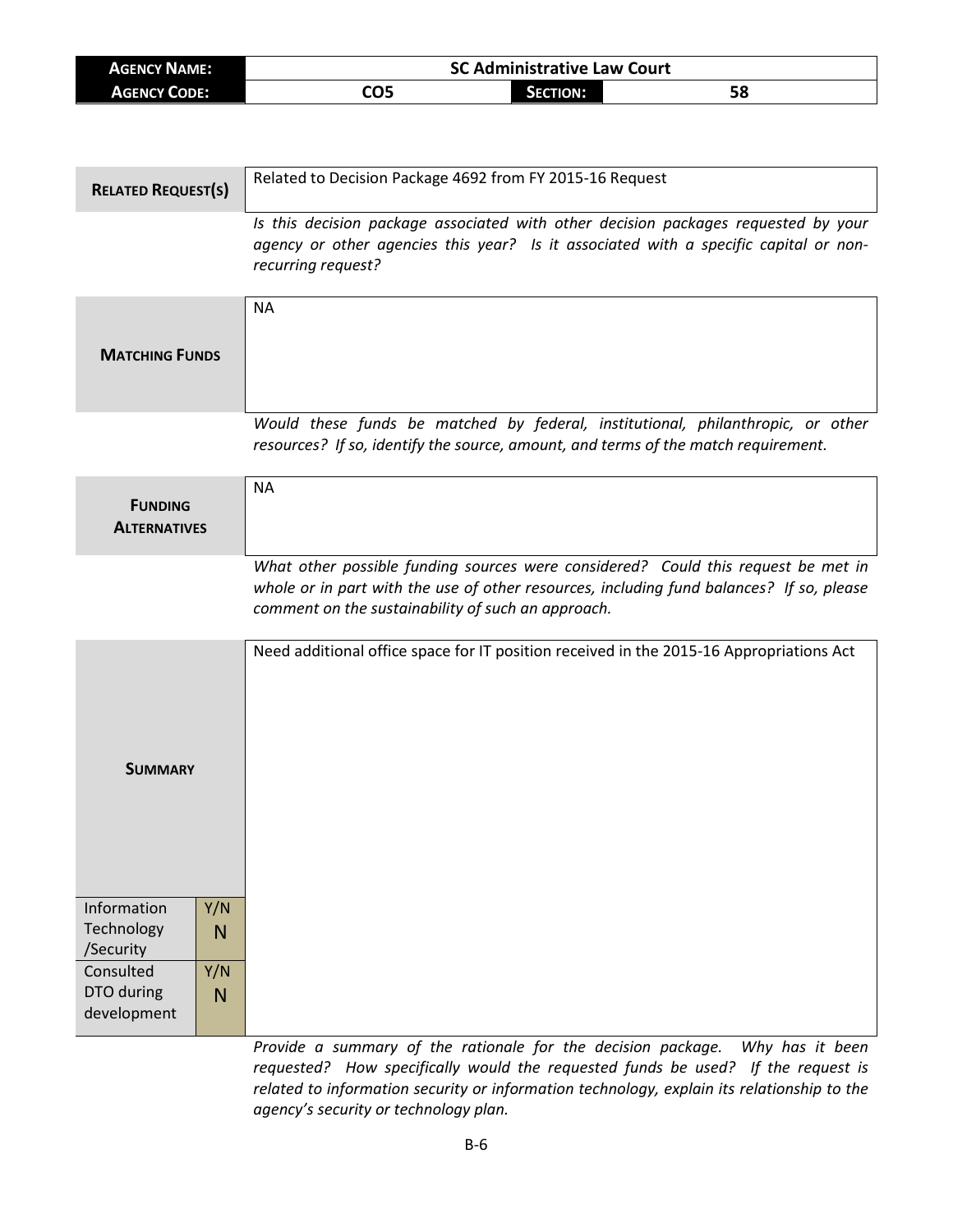| <b>AGENCY NAME:</b> | <b>SC Administrative Law Court</b> |          |    |  |
|---------------------|------------------------------------|----------|----|--|
| AGENCY CODE:        | CO5                                | SECTION: | 58 |  |

| <b>METHOD OF</b><br><b>CALCULATION</b> | Amount for office space rent was received from the Department of Administration, Real<br><b>Property Services</b>                                                                                     |
|----------------------------------------|-------------------------------------------------------------------------------------------------------------------------------------------------------------------------------------------------------|
|                                        | How was the amount of the request calculated? What factors could cause deviations<br>between the request and the amount that could ultimately be required in order to<br>perform the underlying work? |

|                      | <b>NA</b>                                                                            |
|----------------------|--------------------------------------------------------------------------------------|
|                      |                                                                                      |
|                      |                                                                                      |
| <b>FUTURE IMPACT</b> |                                                                                      |
|                      |                                                                                      |
|                      |                                                                                      |
|                      |                                                                                      |
|                      | Will the state incur any maintenance-of-effort or other obligations by adonting this |

*Will the state incur any maintenance-of-effort or other obligations by adopting this decision package? What impact will there be on future capital and/or operating budgets if this request is or is not honored? Has a source of any such funds been identified and/or obtained by your agency?*

|                       | NA.                                                                                     |
|-----------------------|-----------------------------------------------------------------------------------------|
| <b>PRIORITIZATION</b> |                                                                                         |
|                       |                                                                                         |
|                       | If no or insufficient new funds are available in order to meet this need, how would the |

If no or insufficient new funds are available in order to meet this need, how would the *agency prefer to proceed? By using fund balances, generating new revenue, cutting other programs, or deferring action on this request in FY 2015-16?*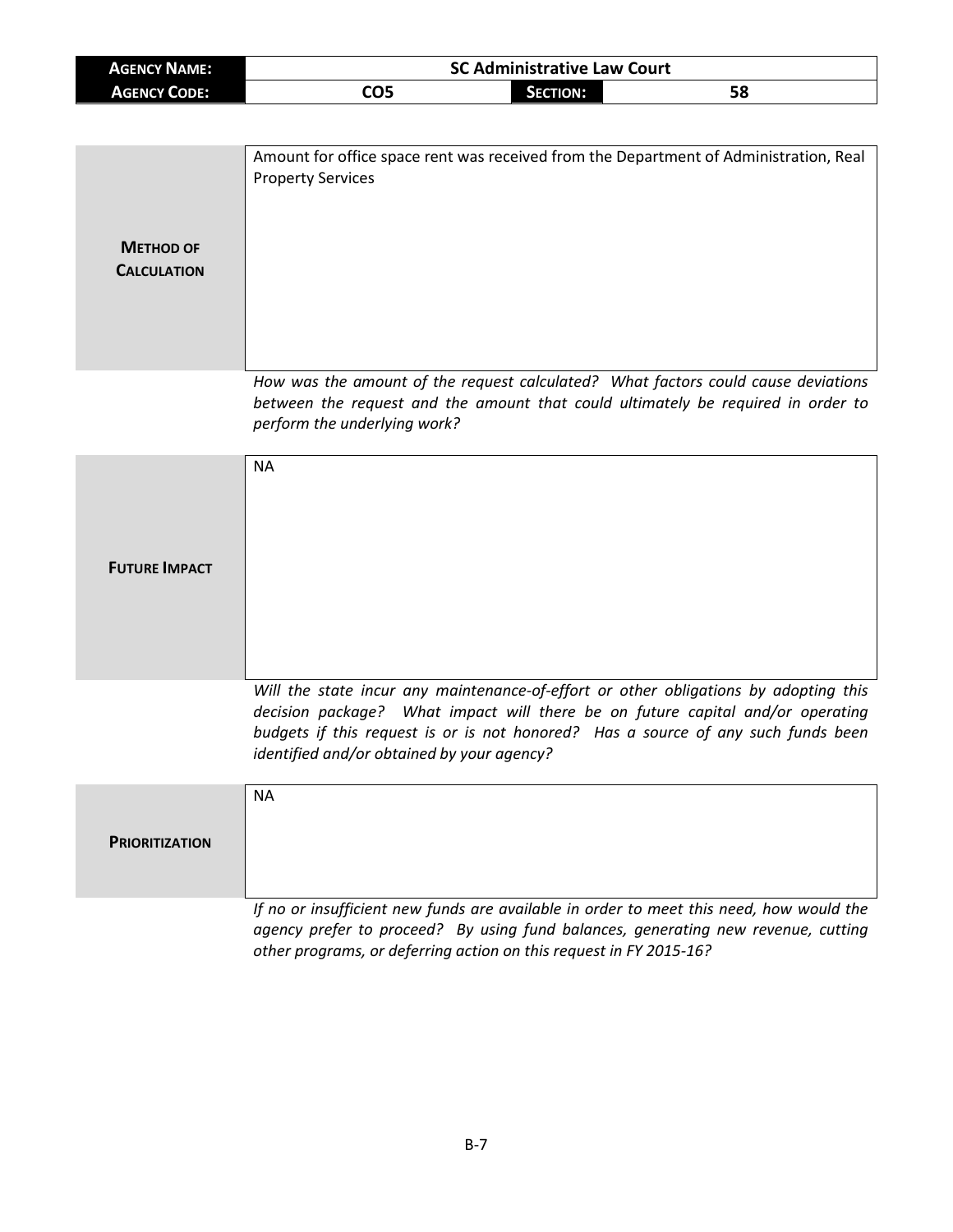| <b>AGENCY NAME:</b> | <b>SC Administrative Law Court</b> |          |    |
|---------------------|------------------------------------|----------|----|
| <b>AGENCY CODE:</b> | CO5                                | SECTION: | 58 |

| <b>INTENDED IMPACT</b>              | <b>NA</b>                                                                                                                        |
|-------------------------------------|----------------------------------------------------------------------------------------------------------------------------------|
|                                     | What impact is this decision package intended to have on service delivery and program<br>outcomes, and over what period of time? |
| <b>PROGRAM</b><br><b>EVALUATION</b> | <b>NA</b>                                                                                                                        |

*How would the use of these funds be evaluated? What specific outcome or performance measures would be used to assess the effectiveness of this program?*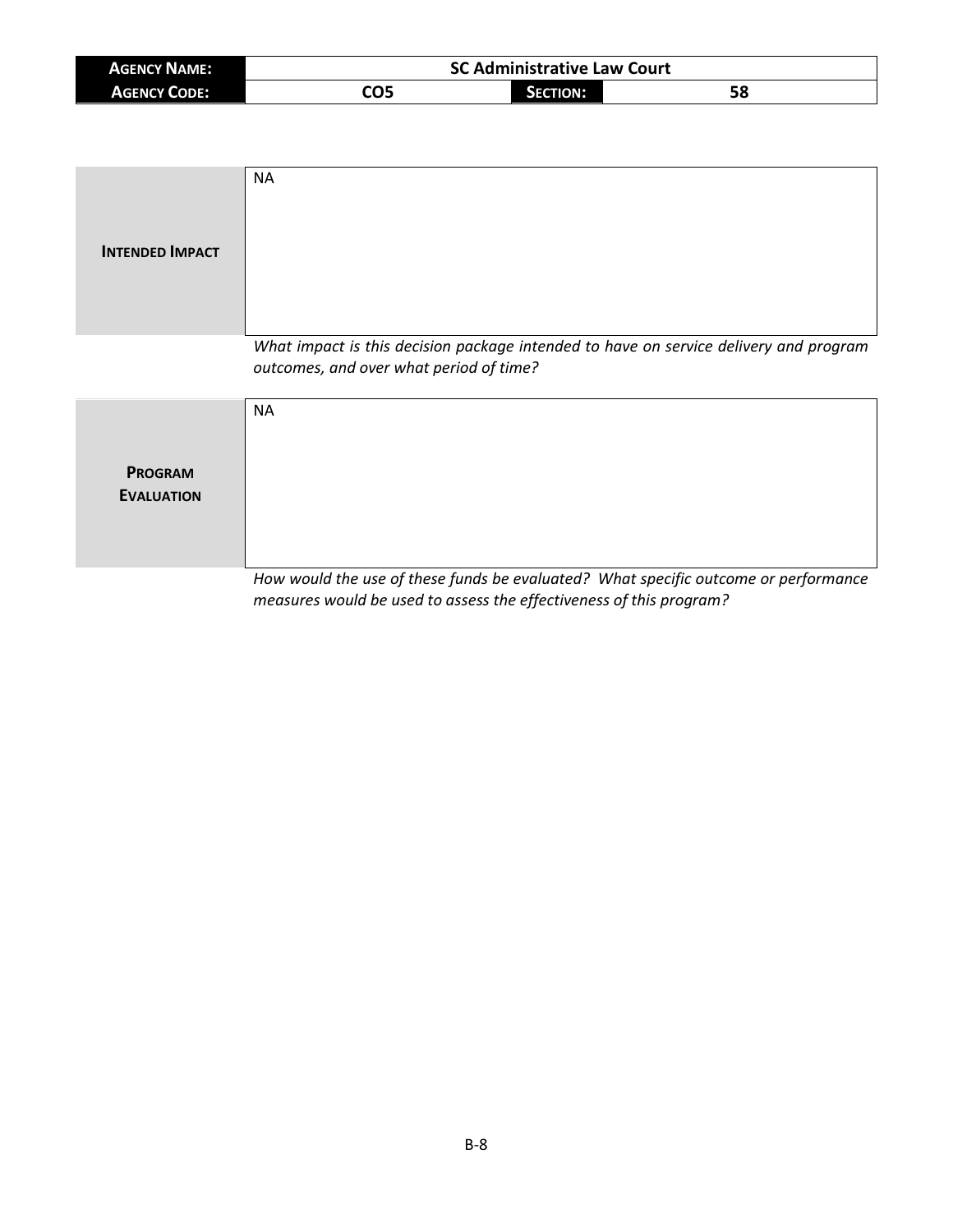| <b>AGENCY NAME:</b> | <b>SC Administrative Law Court</b> |                 |  |
|---------------------|------------------------------------|-----------------|--|
| <b>AGENCY CODE:</b> | CO5                                | <b>SECTION:</b> |  |

| <b>DECISION PACKAGE</b>                              | 7270                                                                                                                                                                                                                                                                                                                                                                                                                                                                                                                                                                                                                                                                                                                                                                |
|------------------------------------------------------|---------------------------------------------------------------------------------------------------------------------------------------------------------------------------------------------------------------------------------------------------------------------------------------------------------------------------------------------------------------------------------------------------------------------------------------------------------------------------------------------------------------------------------------------------------------------------------------------------------------------------------------------------------------------------------------------------------------------------------------------------------------------|
|                                                      | Provide the decision package number issued by the PBF system ("Governor's Request").                                                                                                                                                                                                                                                                                                                                                                                                                                                                                                                                                                                                                                                                                |
| <b>TITLE</b>                                         | <b>Health Insurance Allocation</b>                                                                                                                                                                                                                                                                                                                                                                                                                                                                                                                                                                                                                                                                                                                                  |
|                                                      | Provide a brief, descriptive title for this request.                                                                                                                                                                                                                                                                                                                                                                                                                                                                                                                                                                                                                                                                                                                |
| <b>AMOUNT</b>                                        | \$8,124                                                                                                                                                                                                                                                                                                                                                                                                                                                                                                                                                                                                                                                                                                                                                             |
|                                                      | What is the net change in requested appropriations for FY 2015-16? This amount should<br>correspond to the decision package's total in PBF across all funding sources.                                                                                                                                                                                                                                                                                                                                                                                                                                                                                                                                                                                              |
| <b>ENABLING AUTHORITY</b>                            | 2015-2016 Appropriations Act                                                                                                                                                                                                                                                                                                                                                                                                                                                                                                                                                                                                                                                                                                                                        |
|                                                      | What state or federal statutory, regulatory, and/or administrative authority established<br>this program? Is this decision package prompted by the establishment of or a revision to<br>that authority?                                                                                                                                                                                                                                                                                                                                                                                                                                                                                                                                                             |
| <b>FACTORS ASSOCIATED</b><br><b>WITH THE REQUEST</b> | Mark "X" for all that apply:<br>(Base Adjustment) Allocation of statewide employee benefits.<br>$\mathbf{x}$<br>(Base Adjustment) Realignment within existing programs and lines.<br>(Base Adjustment) Restructuring of agency programs - requires pre-approval.<br>Change in cost of providing current services to existing program audience.<br>Change in case load / enrollment under existing program guidelines.<br>Non-mandated change in eligibility / enrollment for existing program.<br>Non-mandated program change in service levels or areas.<br>Proposed establishment of a new program or initiative.<br>Loss of federal or other external financial support for existing program.<br>Exhaustion of fund balances previously used to support program. |
|                                                      |                                                                                                                                                                                                                                                                                                                                                                                                                                                                                                                                                                                                                                                                                                                                                                     |
| <b>RECIPIENTS OF FUNDS</b>                           | All full-time employees and staff                                                                                                                                                                                                                                                                                                                                                                                                                                                                                                                                                                                                                                                                                                                                   |

*What individuals or entities would receive these funds (contractors, vendors, grantees, individual beneficiaries, etc.)? How would these funds be allocated – using an existing formula, through a competitive process, based upon predetermined eligibility criteria?*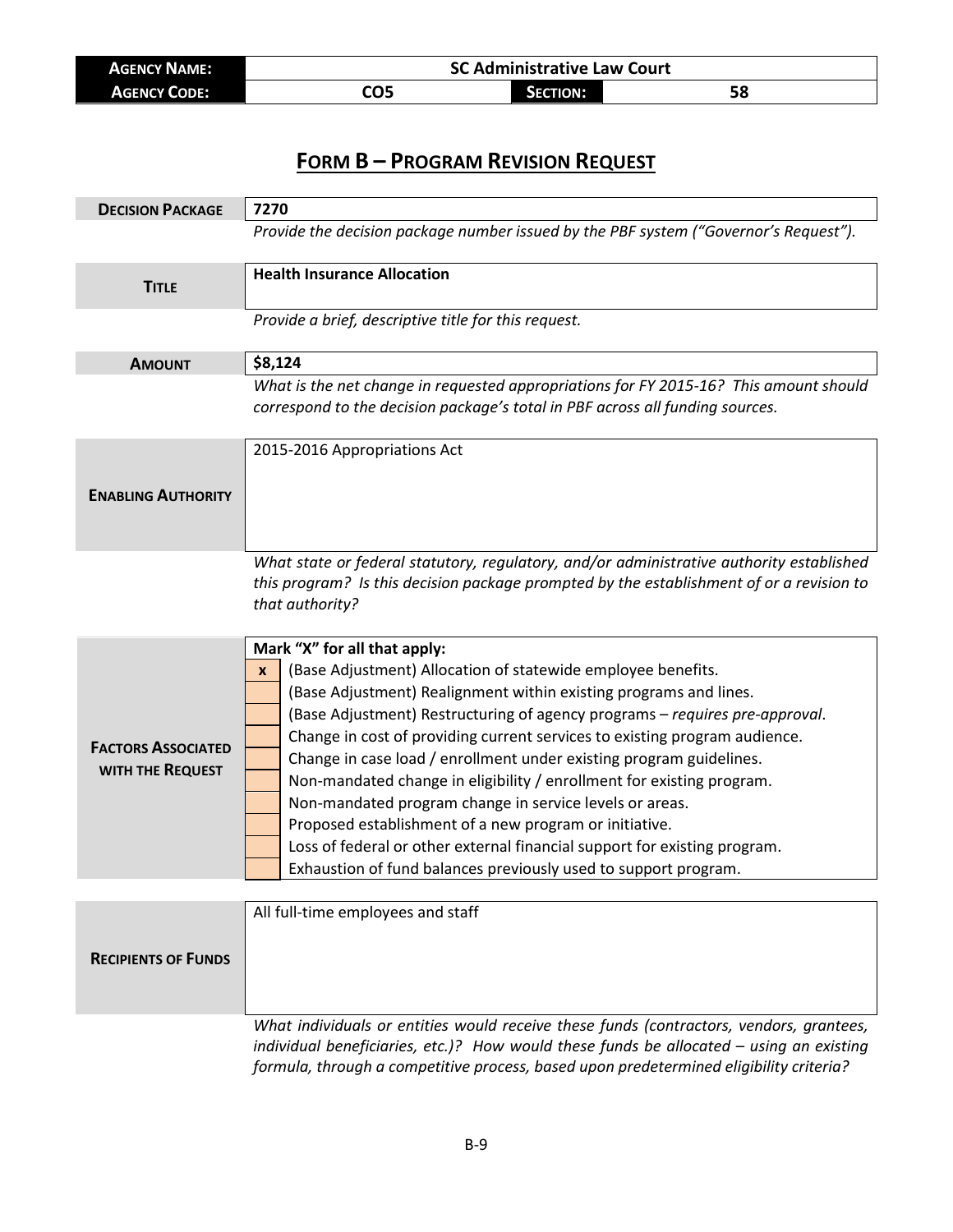| <b>AGENCY NAME:</b> | <b>SC Administrative Law Court</b> |          |    |  |
|---------------------|------------------------------------|----------|----|--|
| <b>AGENCY CODE:</b> | CO5                                | Section: | Эс |  |

| <b>RELATED REQUEST(S)</b>                                                                                | <b>No</b>                                                                                                                                                                                                                           |
|----------------------------------------------------------------------------------------------------------|-------------------------------------------------------------------------------------------------------------------------------------------------------------------------------------------------------------------------------------|
|                                                                                                          | Is this decision package associated with other decision packages requested by your<br>agency or other agencies this year? Is it associated with a specific capital or non-<br>recurring request?                                    |
| <b>MATCHING FUNDS</b>                                                                                    | No                                                                                                                                                                                                                                  |
|                                                                                                          | Would these funds be matched by federal, institutional, philanthropic, or other<br>resources? If so, identify the source, amount, and terms of the match requirement.                                                               |
| <b>FUNDING</b><br><b>ALTERNATIVES</b>                                                                    | <b>NA</b>                                                                                                                                                                                                                           |
|                                                                                                          | What other possible funding sources were considered? Could this request be met in<br>whole or in part with the use of other resources, including fund balances? If so, please<br>comment on the sustainability of such an approach. |
| <b>SUMMARY</b>                                                                                           | As stated previously, all agencies received the allocation from the General Assembly<br>through the 2015-2016 Appropriations Act                                                                                                    |
| Information<br>Y/N<br>Technology<br>N<br>/Security<br>Consulted<br>Y/N<br>DTO during<br>N<br>development |                                                                                                                                                                                                                                     |

*Provide a summary of the rationale for the decision package. Why has it been requested? How specifically would the requested funds be used? If the request is related to information security or information technology, explain its relationship to the agency's security or technology plan.*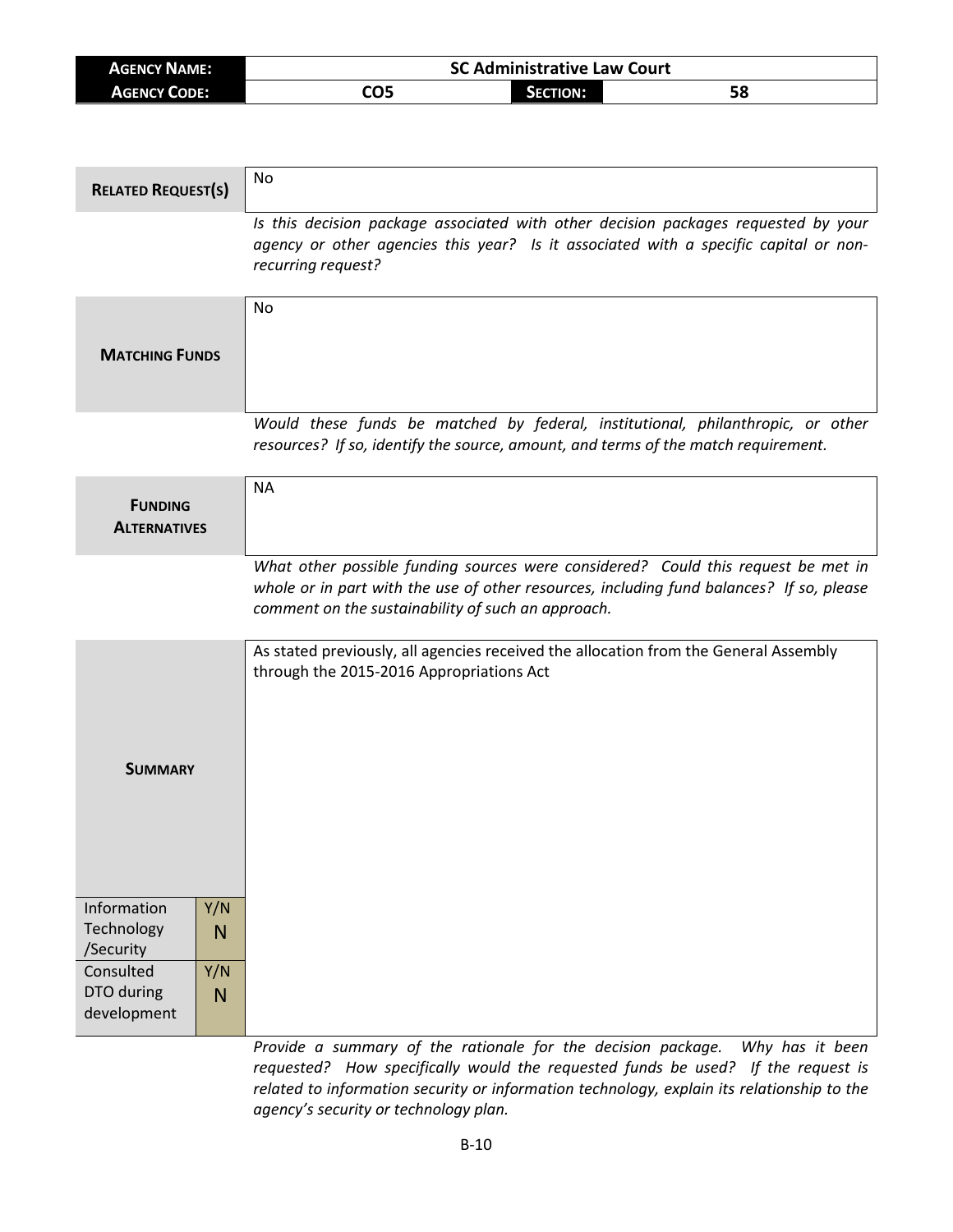| <b>AGENCY NAME:</b> |     | <b>SC Administrative Law Court</b> |    |  |
|---------------------|-----|------------------------------------|----|--|
| <b>AGENCY CODE:</b> | CO5 | <b>SECTION:</b>                    | 58 |  |

| <b>METHOD OF</b><br><b>CALCULATION</b> | <b>NA</b>                                                                                                                                                                                                                                                                                                 |
|----------------------------------------|-----------------------------------------------------------------------------------------------------------------------------------------------------------------------------------------------------------------------------------------------------------------------------------------------------------|
|                                        | How was the amount of the request calculated? What factors could cause deviations<br>between the request and the amount that could ultimately be required in order to<br>perform the underlying work?                                                                                                     |
| <b>FUTURE IMPACT</b>                   | <b>NA</b>                                                                                                                                                                                                                                                                                                 |
|                                        | Will the state incur any maintenance-of-effort or other obligations by adopting this<br>decision package? What impact will there be on future capital and/or operating<br>budgets if this request is or is not honored? Has a source of any such funds been<br>identified and/or obtained by your agency? |
| <b>PRIORITIZATION</b>                  | <b>NA</b>                                                                                                                                                                                                                                                                                                 |

*If no or insufficient new funds are available in order to meet this need, how would the agency prefer to proceed? By using fund balances, generating new revenue, cutting other programs, or deferring action on this request in FY 2015-16?*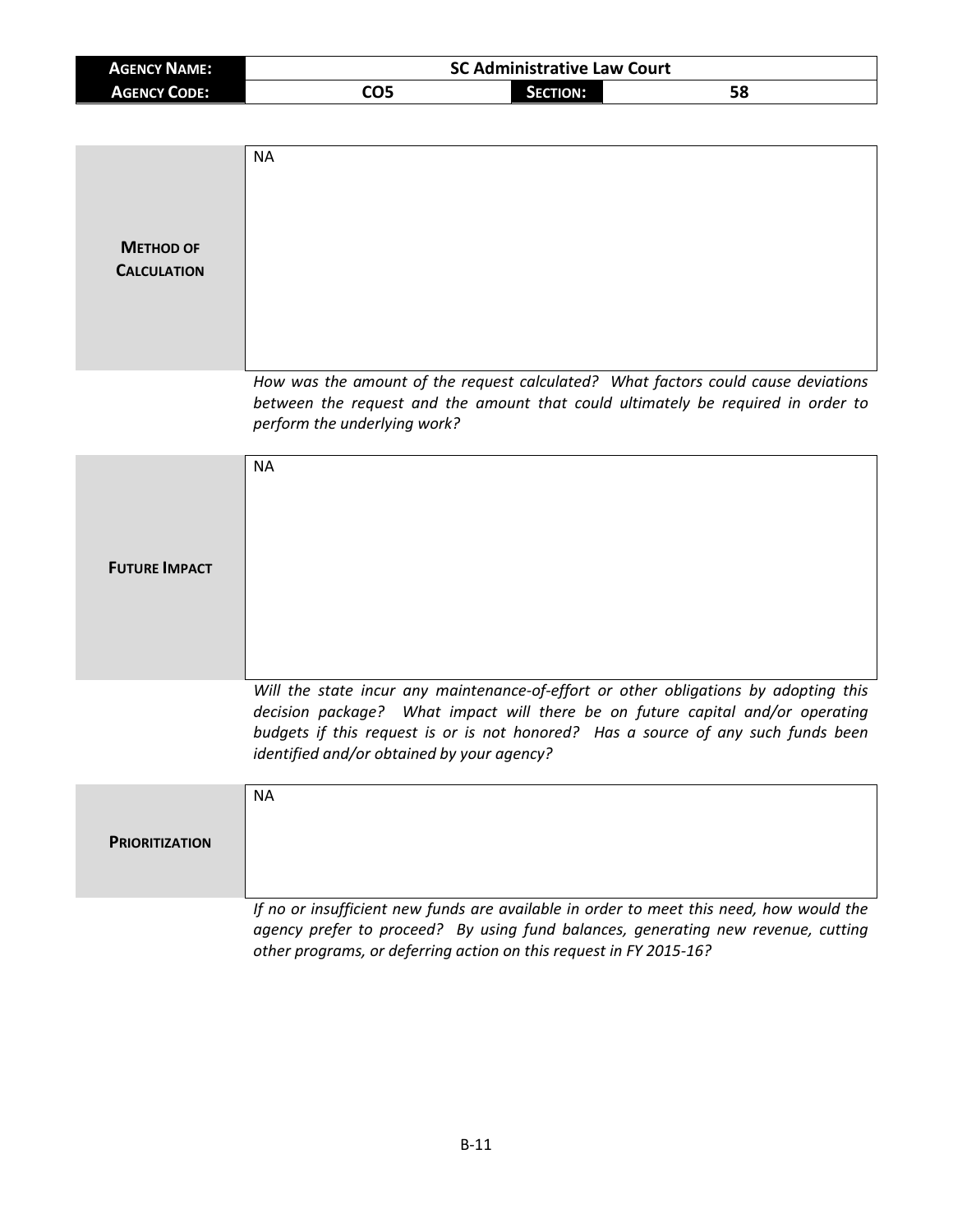| <b>AGENCY NAME:</b> |     | <b>SC Administrative Law Court</b> |    |
|---------------------|-----|------------------------------------|----|
| <b>AGENCY CODE:</b> | CO5 | SECTION:                           | 58 |

| <b>INTENDED IMPACT</b>              | <b>NA</b>                                                                                                                        |
|-------------------------------------|----------------------------------------------------------------------------------------------------------------------------------|
|                                     | What impact is this decision package intended to have on service delivery and program<br>outcomes, and over what period of time? |
| <b>PROGRAM</b><br><b>EVALUATION</b> | <b>NA</b>                                                                                                                        |

*How would the use of these funds be evaluated? What specific outcome or performance measures would be used to assess the effectiveness of this program?*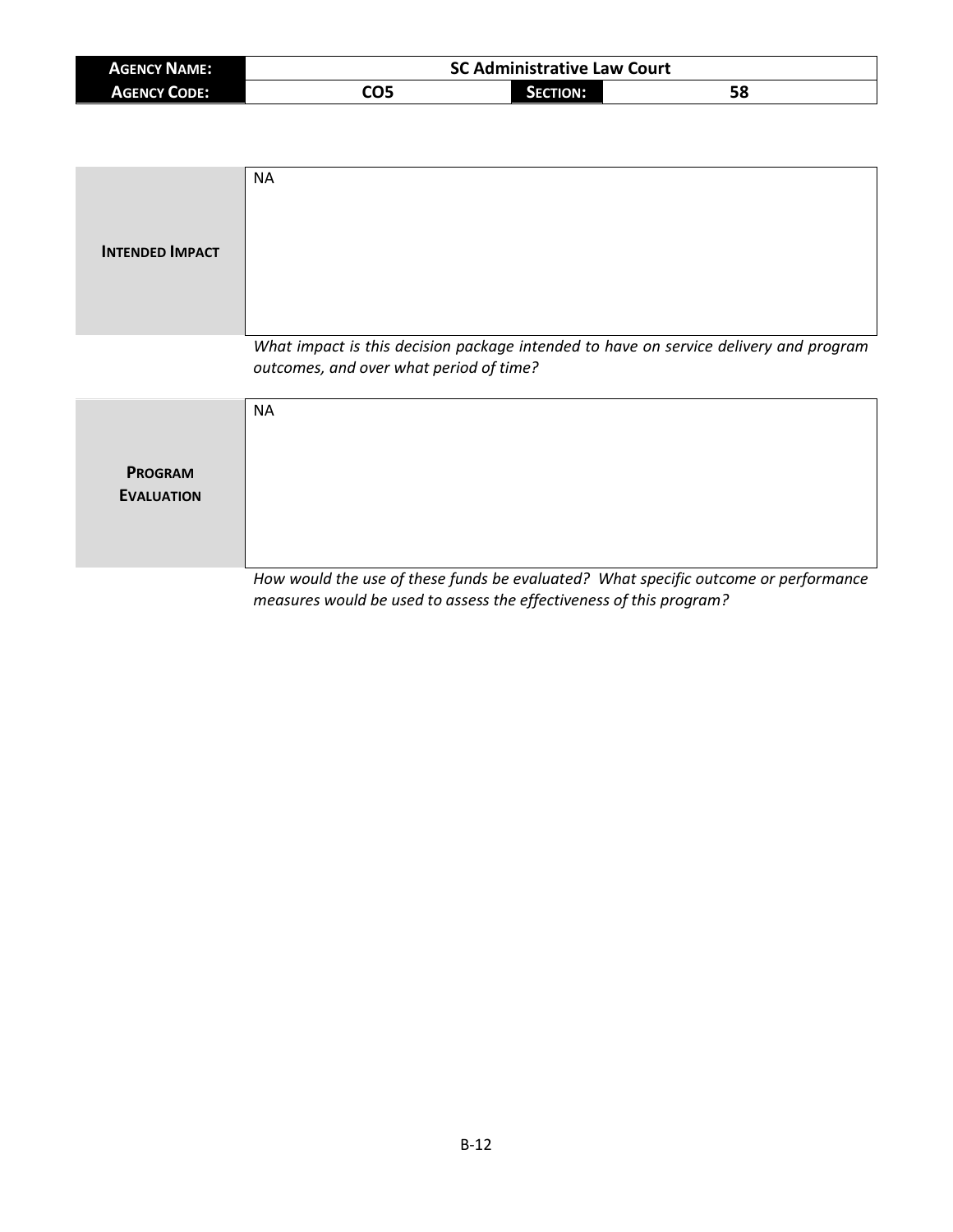| <b>AGENCY NAME:</b> | <b>SC Administrative Law Court</b> |                 |    |
|---------------------|------------------------------------|-----------------|----|
| <b>AGENCY CODE:</b> | CO5                                | <b>SECTION:</b> | 58 |

| <b>DECISION PACKAGE</b>    | 7437                                                                                                                                                                                                    |
|----------------------------|---------------------------------------------------------------------------------------------------------------------------------------------------------------------------------------------------------|
|                            | Provide the decision package number issued by the PBF system ("Governor's Request").                                                                                                                    |
| <b>TITLE</b>               | <b>Rent increase</b>                                                                                                                                                                                    |
|                            | Provide a brief, descriptive title for this request.                                                                                                                                                    |
|                            |                                                                                                                                                                                                         |
| <b>AMOUNT</b>              | \$55,560                                                                                                                                                                                                |
|                            | What is the net change in requested appropriations for FY 2015-16? This amount should<br>correspond to the decision package's total in PBF across all funding sources.                                  |
|                            | Mandated by the Department of Administration, Division of General Services                                                                                                                              |
|                            |                                                                                                                                                                                                         |
| <b>ENABLING AUTHORITY</b>  |                                                                                                                                                                                                         |
|                            |                                                                                                                                                                                                         |
|                            | What state or federal statutory, regulatory, and/or administrative authority established<br>this program? Is this decision package prompted by the establishment of or a revision to<br>that authority? |
|                            | Mark "X" for all that apply:                                                                                                                                                                            |
|                            | (Base Adjustment) Allocation of statewide employee benefits.                                                                                                                                            |
|                            | (Base Adjustment) Realignment within existing programs and lines.                                                                                                                                       |
|                            | (Base Adjustment) Restructuring of agency programs - requires pre-approval.                                                                                                                             |
| <b>FACTORS ASSOCIATED</b>  | Change in cost of providing current services to existing program audience.<br>X                                                                                                                         |
|                            | Change in case load / enrollment under existing program guidelines.                                                                                                                                     |
| WITH THE REQUEST           | Non-mandated change in eligibility / enrollment for existing program.                                                                                                                                   |
|                            | Non-mandated program change in service levels or areas.                                                                                                                                                 |
|                            | Proposed establishment of a new program or initiative.                                                                                                                                                  |
|                            | Loss of federal or other external financial support for existing program.                                                                                                                               |
|                            | Exhaustion of fund balances previously used to support program.                                                                                                                                         |
|                            |                                                                                                                                                                                                         |
|                            | Department of Administration                                                                                                                                                                            |
|                            |                                                                                                                                                                                                         |
| <b>RECIPIENTS OF FUNDS</b> |                                                                                                                                                                                                         |

*What individuals or entities would receive these funds (contractors, vendors, grantees, individual beneficiaries, etc.)? How would these funds be allocated – using an existing formula, through a competitive process, based upon predetermined eligibility criteria?*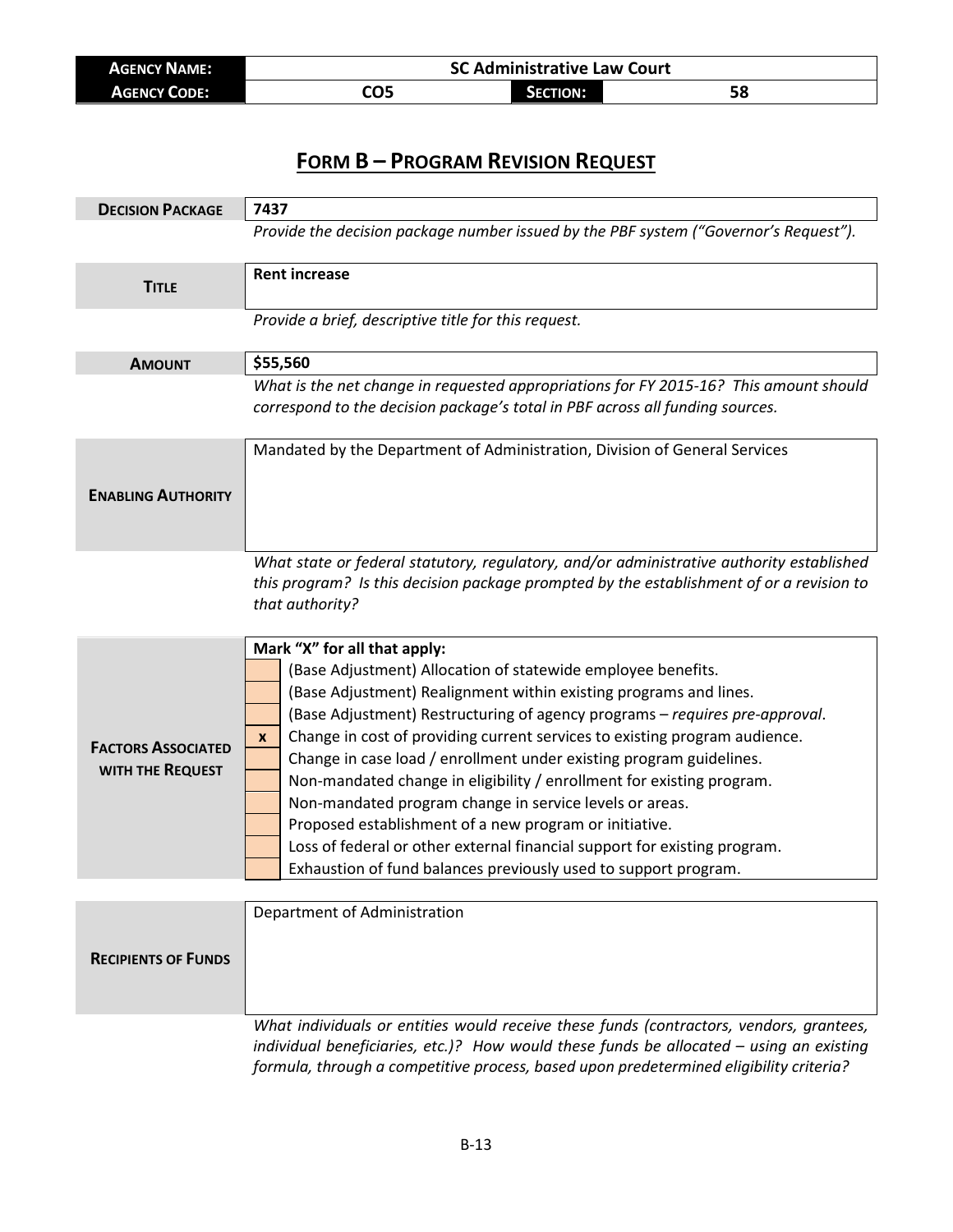| <b>AGENCY NAME:</b> | <b>SC Administrative Law Court</b> |                 |    |  |
|---------------------|------------------------------------|-----------------|----|--|
| <b>AGENCY CODE:</b> | CO5                                | <b>SECTION:</b> | Эс |  |

| <b>RELATED REQUEST(S)</b>              |          | No                                                                                                                                                                                                                                                                                                            |
|----------------------------------------|----------|---------------------------------------------------------------------------------------------------------------------------------------------------------------------------------------------------------------------------------------------------------------------------------------------------------------|
|                                        |          | Is this decision package associated with other decision packages requested by your<br>agency or other agencies this year? Is it associated with a specific capital or non-<br>recurring request?                                                                                                              |
| <b>MATCHING FUNDS</b>                  |          | <b>No</b>                                                                                                                                                                                                                                                                                                     |
|                                        |          | Would these funds be matched by federal, institutional, philanthropic, or other<br>resources? If so, identify the source, amount, and terms of the match requirement.                                                                                                                                         |
| <b>FUNDING</b><br><b>ALTERNATIVES</b>  |          | <b>NA</b>                                                                                                                                                                                                                                                                                                     |
|                                        |          | What other possible funding sources were considered? Could this request be met in<br>whole or in part with the use of other resources, including fund balances? If so, please<br>comment on the sustainability of such an approach.                                                                           |
| <b>SUMMARY</b>                         |          | We have been notified by the Department of Administration that there has been a<br>recalculation of our current lease (based on the same square footage) to include<br>common space and thus our new rent beginning July 1, 2016 will be an additional<br>\$55,560 which is an increase of approximately 35%. |
|                                        |          |                                                                                                                                                                                                                                                                                                               |
| Information<br>Technology<br>/Security | Y/N<br>N |                                                                                                                                                                                                                                                                                                               |
| Consulted<br>DTO during<br>development | Y/N<br>N |                                                                                                                                                                                                                                                                                                               |

*Provide a summary of the rationale for the decision package. Why has it been requested? How specifically would the requested funds be used? If the request is related to information security or information technology, explain its relationship to the agency's security or technology plan.*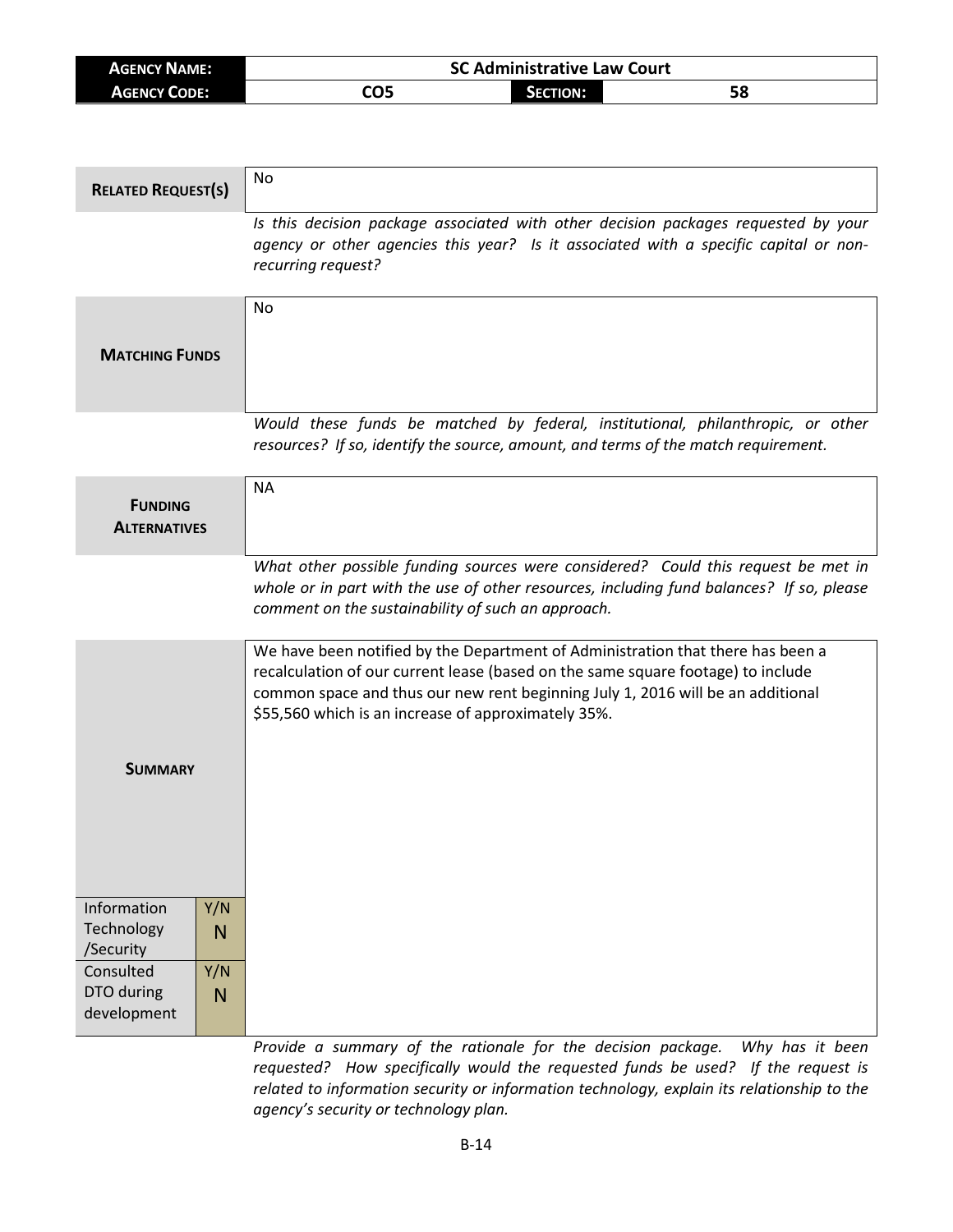| <b>AGENCY NAME:</b> |     | <b>SC Administrative Law Court</b> |    |  |
|---------------------|-----|------------------------------------|----|--|
| <b>AGENCY CODE:</b> | CO5 | <b>SECTION:</b>                    | 58 |  |

| <b>METHOD OF</b><br><b>CALCULATION</b> | Calculated by the Department of Administration, General Services                                                                                                                                      |
|----------------------------------------|-------------------------------------------------------------------------------------------------------------------------------------------------------------------------------------------------------|
|                                        | How was the amount of the request calculated? What factors could cause deviations<br>between the request and the amount that could ultimately be required in order to<br>perform the underlying work? |

|                      | <b>NA</b>                                                                            |
|----------------------|--------------------------------------------------------------------------------------|
|                      |                                                                                      |
|                      |                                                                                      |
| <b>FUTURE IMPACT</b> |                                                                                      |
|                      |                                                                                      |
|                      |                                                                                      |
|                      | Will the state incur any maintenance-of-effort or other obligations by adopting this |

*Will the state incur any maintenance-of-effort or other obligations by adopting this decision package? What impact will there be on future capital and/or operating budgets if this request is or is not honored? Has a source of any such funds been identified and/or obtained by your agency?*

|                       | <b>NA</b>                                                                               |
|-----------------------|-----------------------------------------------------------------------------------------|
| <b>PRIORITIZATION</b> |                                                                                         |
|                       |                                                                                         |
|                       | If no or insufficient new funds are available in order to meet this need, how would the |

If no or insufficient new funds are available in order to meet this need, how would the *agency prefer to proceed? By using fund balances, generating new revenue, cutting other programs, or deferring action on this request in FY 2015-16?*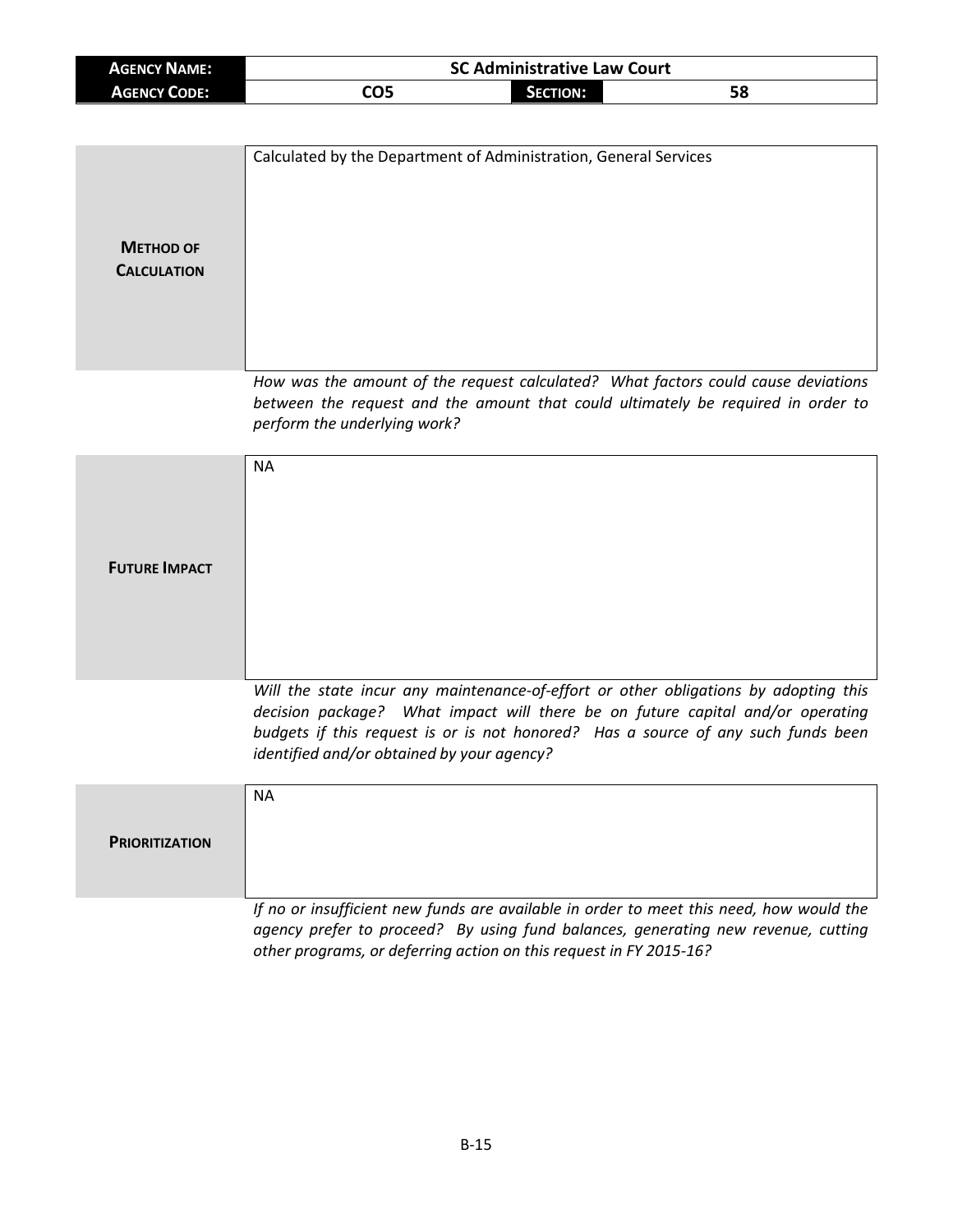| <b>AGENCY NAME:</b> | <b>SC Administrative Law Court</b> |          |    |
|---------------------|------------------------------------|----------|----|
| <b>AGENCY CODE:</b> | CO5                                | SECTION: | 58 |

| <b>INTENDED IMPACT</b>              | <b>NA</b>                                                                                                                        |
|-------------------------------------|----------------------------------------------------------------------------------------------------------------------------------|
|                                     | What impact is this decision package intended to have on service delivery and program<br>outcomes, and over what period of time? |
| <b>PROGRAM</b><br><b>EVALUATION</b> | <b>NA</b>                                                                                                                        |

*How would the use of these funds be evaluated? What specific outcome or performance measures would be used to assess the effectiveness of this program?*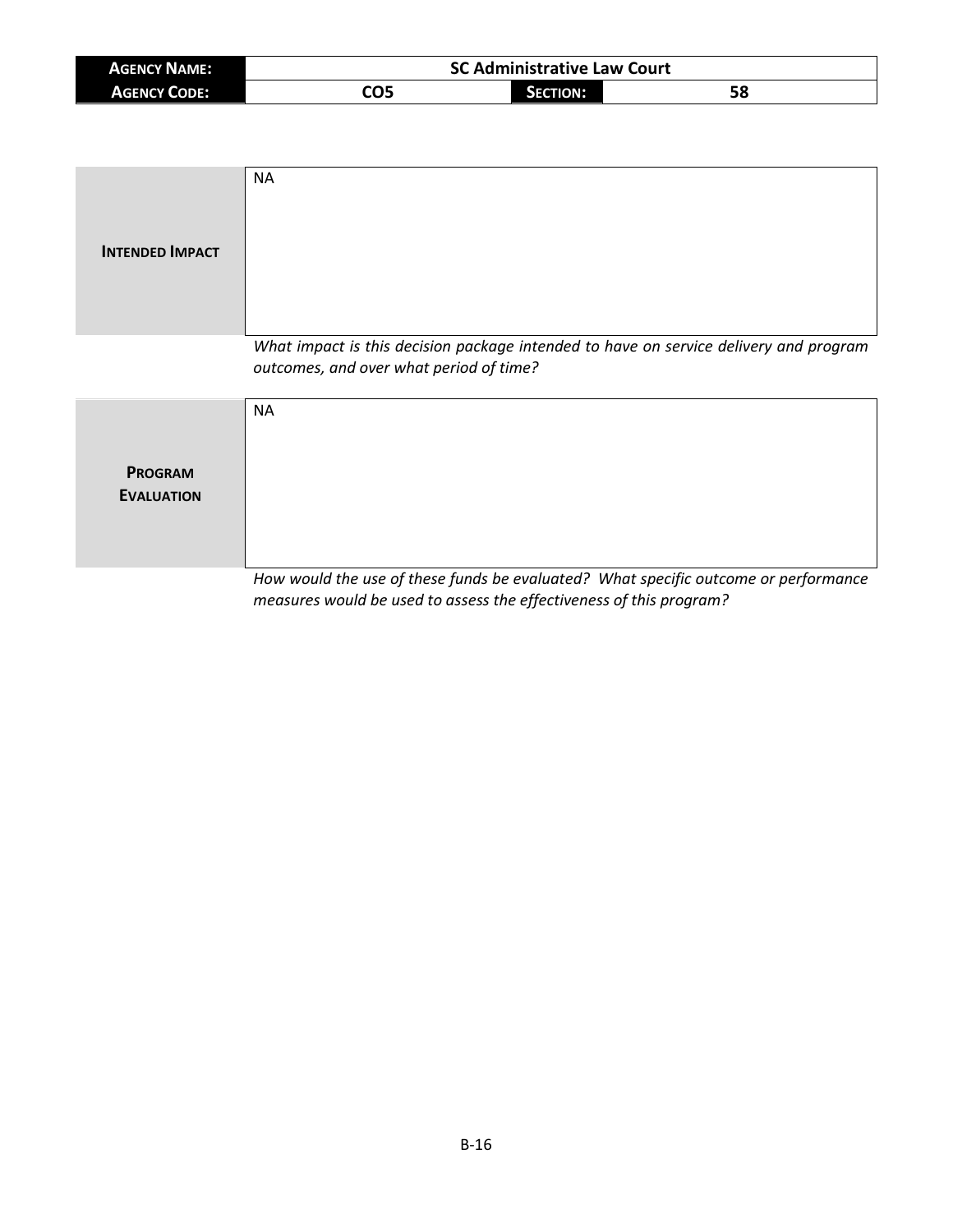| <b>AGENCY NAME:</b> | <b>SC Administrative Law Court</b> |                 |    |
|---------------------|------------------------------------|-----------------|----|
| <b>AGENCY CODE:</b> | CO5                                | <b>SECTION:</b> | JО |

## **FORM C – CAPITAL OR NON-RECURRING APPROPRIATION REQUEST**

| <b>DECISION PACKAGE</b>                  | 7267                                                                                                                                                                                                                                                                                                                       |
|------------------------------------------|----------------------------------------------------------------------------------------------------------------------------------------------------------------------------------------------------------------------------------------------------------------------------------------------------------------------------|
|                                          | Provide the decision package number issued by the PBF system ("Governor's Request").                                                                                                                                                                                                                                       |
| <b>TITLE</b>                             | <b>Office Renovation</b>                                                                                                                                                                                                                                                                                                   |
|                                          | Provide a brief, descriptive title for this request.                                                                                                                                                                                                                                                                       |
| <b>AMOUNT</b>                            | \$5,000                                                                                                                                                                                                                                                                                                                    |
|                                          | How much is requested for this project in FY 2016-17?                                                                                                                                                                                                                                                                      |
| <b>BUDGET PROGRAM</b>                    | Administration<br>I.                                                                                                                                                                                                                                                                                                       |
|                                          | Identify the associated budget program(s) by name and budget section.                                                                                                                                                                                                                                                      |
| <b>SUMMARY</b>                           | Minor renovations for the office space requested for IT staff will be necessary to<br>accommodate staff and IT equipment                                                                                                                                                                                                   |
|                                          | Provide a summary of the project and explain why it is necessary. If the request is<br>related to information security or information technology, explain its relationship to the<br>agency's security or technology plan.                                                                                                 |
| <b>CLASSIFICATION OF</b><br><b>FUNDS</b> | This project is in support of non-recurring expenditures for renovation of office space<br>for IT personnel.                                                                                                                                                                                                               |
|                                          | Is this request in support of a capital project or is it in support of other non-recurring<br>expenditures? If this request is for a capital project, is it included in the agency's CPIP<br>(please include CPIP year and priority)? How does this project rank in priority to all other<br>nonrecurring agency requests? |